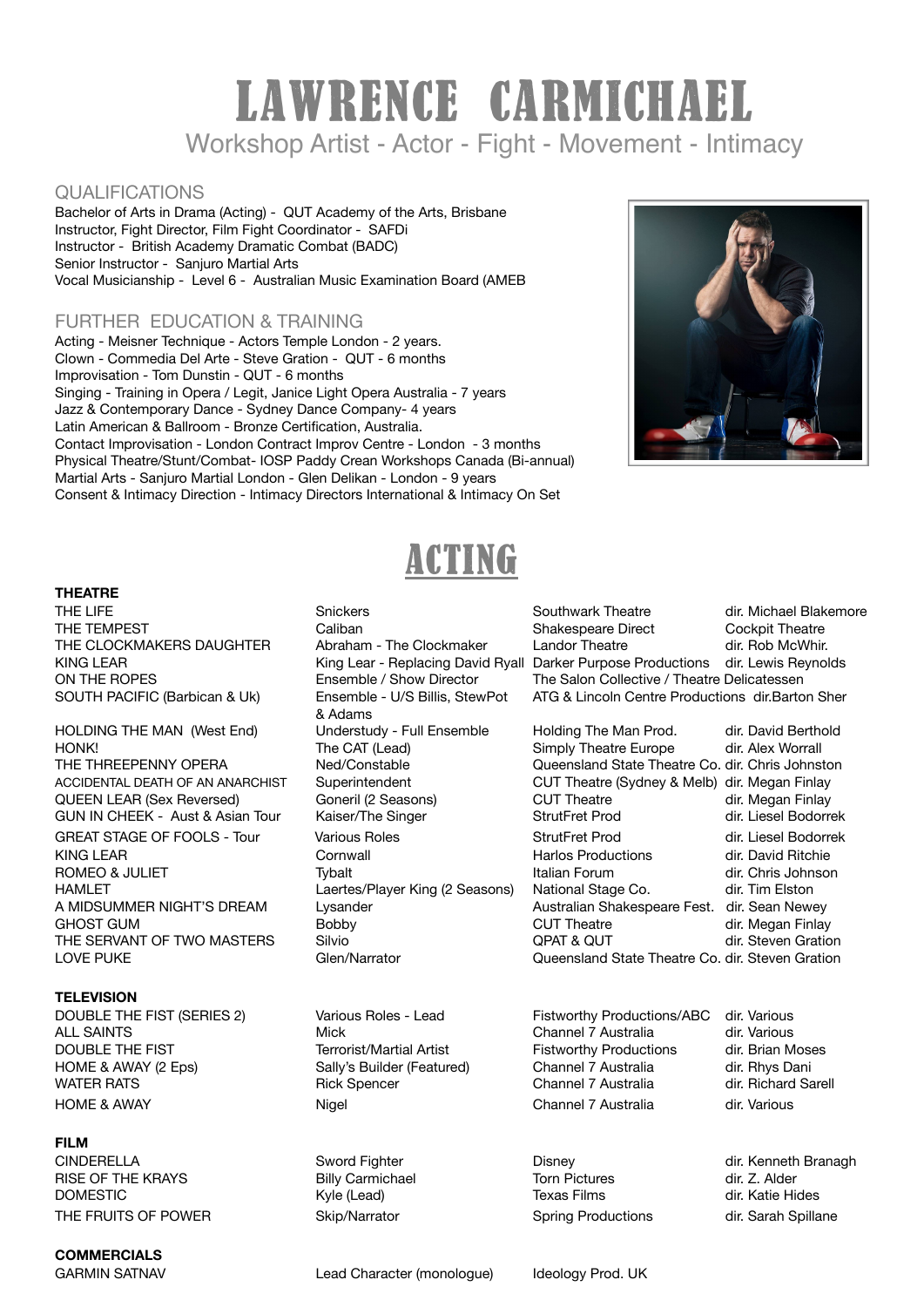TOOHEYS GLASS RECOVERY Featured Artist **Maturist State State State Conductions** RTA "WATCH OUT PEOPLE ABOUT" Lead **BEING ADDEN THE REVOLUT REVOLUT** McDONALDS (Australia)  $\qquad \qquad$  Lead  $\qquad \qquad$  Texas Films OPTUS TELECOM (Australia)  $\qquad \qquad$  Lead  $\qquad \qquad$  George Patterson Bates Prod.

# FIGHT DIRECTION / fight coordination

#### FIGHT DIRECTOR - INSTRUCTOR - ADVANCED PERFORMER Qualified By - BADC & SAFDi

#### **TRAINING & QUALIFICATION TIMELINE**

| 1994    | Basic Certificate - Tom Dunstan & Marcus Hogan (SAFDi)                                                           |  |  |
|---------|------------------------------------------------------------------------------------------------------------------|--|--|
| 1995-96 | Intermediate & Advanced Certificate – Steve Douglas Craig, Scott Witt, Nigel Poulton (SAFDi)                     |  |  |
| 1996-98 | Instructor & Choreographic Assistantships - Steve Douglas Craig, Scott Witt, Nigel Poulton (SAFDi)               |  |  |
| 1998    | Re-trained Intermediate Certificate, Instructor & Examiner Approved, Supervised Fight Direction Approved (SAFDi) |  |  |
| 2000    | Re-Trained Advanced Certificate, Fight Direction Workshop I - Independent & Approved Theatre Only (SAFDi)        |  |  |
| 2003    | Fight Director Workshop II – Full Equity Theatre Qualification (SAFDi)                                           |  |  |
| 2008    | Nominated to the International Fight Directors Guild (IFDG)                                                      |  |  |
| 2009    | Commenced teaching BADC Curriculum in partnership via Young Blood & Rose Buford Academy.                         |  |  |
| 2013    | Final Fulfilment of reciprocal teacher qualification (BADC)                                                      |  |  |
| 2014    | Joined International Order of the Sword & Pen (Bi-annual attendance at Paddy Crean International Stage Combat    |  |  |
|         | workshop in Canada)                                                                                              |  |  |

#### **STYLES EXPERIENCE & TRAINING**

Unarmed, Clown/Slapstick, Falls, Eastern Martial Arts, Wrestling/Grappling, Domestic/Sexual Attack, Basic Stunts, Knife Fighting, Theatrical Fencing, Rapier & Dagger, Sword & Shield, Sword & Glove, Sword & Cloak, Case Of Rapier (two swords) Restoration Small Sword, Long/Broad Sword, Japanese Katana, Long Stick (Staff), Double Stick (Kali), Found Objects.

Film Fight / Safety - Music Video **The In Me (John Newman) The Cartizan Prod.**<br>
Film Fight / Safety - Comm. **Caro Wars** Carp Wars (Viasat Limited. Film Fight / Safety - Comm. Carp Wars **Carp Wars Manual Communist Communist Carp Wars** Missan Manual Medicine Communist Carp Wars Missan Manual Medicine Communist Carp Wars Missan Manual Medicine Communist Carp Manual Medi Film Fight, Performance - Feature Film. Bise Of The Foot Soldier III **Carnaby Films** Fight/Movement Director **Communist Communist Communist Communist Communist Communist Communist Communist Communist Communist Communist Communist Communist Communist Communist Communist Communist Communist Communist Communi** Co- Film Fight / Safety - Feature Film Obey **Drames Communist Constructs** The Big House Prod. Movement Director – Theatre *Dudith Dudith Alument Director – Theatre <b> <i> dudith dir. Robyn Winfield-Smith* Fight Director - Theatre **The Communist Communist Communist Communist Communist Communist Communist Communist Communist Communist Communist Communist Communist Communist Communist Communist Communist Communist Communist Co** Movement Director – Theatre **Movement Director – Theatre Woycheck** Movement Director **- Theatre Movement** Woycheck Fight Director & Actor **Contract Contract Contract Contract Contract Contract Contract Contract Contract Contract Contract Contract Contract Contract Contract Contract Contract Contract Contract Contract Contract Contract** Movement Director **Disk Collective** On The Ropes<br>
Movement Director – Opera *Disk Collective*<br>
Tosca *Collective* **Collective Collective Collective Collective Collective Collective Opera Up Close** Movement Director – Opera Tosca Tosca Qpera Up Close - Euro Tour Fight Performer - TV Episode **Misfits Misfits Channel E4** Fight & Safety Co-ordinator - TV Series Heroes of The Muslim World MBC TV Moroco Fight & Safety Co-ordinator - Feature Film Cockneys vs Zombies **CVZ** Prod. - Matthias Hoene Movement Director - Opera **Madam Butterfly** Movement Director - Opera Up Close Fight Director – Theatre *Colly's Prison* **Colly's Prison** *Colly's Prison Colly's Prison Colly's Prison Colly's Prison Colly Colly Colly Colly Colly Colly Colly Colly Col* Fight Director – Theatre **Matter Communist Communist Communist Communist Communist Communist Communist Communist Communist Communist Communist Communist Communist Communist Communist Communist Communist Communist Communist** Fight Director – Theatre **Matter Communist Communist Communist Communist Communist Communist Communist Communist Communist Communist Communist Communist Communist Communist Communist Communist Communist Communist Communist** Fight Director - Opera **Branch Connection** Don Giovanni **and Connection Connection** Congborough Festival Fight Director - Feature Film **Solution Communist Communist Communist Communist Communist Communist Communist Communist Communist Communist Communist Communist Communist Communist Communist Communist Communist Communist Co** Fight & Safety Co-ordinator - Film You're The Stranger Here **81 Communisher Constant Constant Act Act** Co-ordinator - Film 4 Fight & Safety Co-ordinator – TV Full Series Double The Fist – Series 2 Fistworthy Prod. / ABC TV Replacement Fight Director – Theatre **Othello – National Tour Bell Shakespeare** Fight Director – Theatre **Theatre Mateur Common Act Aust** Romeo & Juliet *Common Shakespeares Globe Trust Aust* Fight Director – Theatre **The Sourgeois Gentleman** Sydney Theatre Company<br>
Fight Director – Theatre *Shopping & F<sup>\*\*</sup>king* MIDA dir. Lee Lewis Fight Director – Theatre *Shopping & F\*\*king*<br>
Fight Director – Theatre *nime and Titus Andronicus* Fight Director – Theatre **Theatre Mateur Company B** dir. Neil Armfield Company B dir. Neil Armfield Fight Director – Theatre **Theatre Mellor** Mellor **Mellor** *NIDA dir. Aubrey Mellor NIDA dir. Aubrey Mellor* Fight Director – Theatre **Theatre Mateur Common Bomeo & Juliet** Mateur MIDA dir. Gale Edwards Movement Director – Theatre **Lord Of The Flies The Group/Griffin** Fight Director – Theatre **Theatre Mateur Communist Communist Communist Communist Communist Communist Communist Communist Communist Communist Communist Communist Communist Communist Communist Communist Communist Communist C** Fight & Safety – TV Commercial **Stolen Glass Commercial Commercial Commercial** Stolen Glass *Dungle Boys Productions* Fight Director – Opera **Mateuralia Romeo & Juliet Communist Communist Communist Communist Communist Communist Communist Communist Communist Communist Communist Communist Communist Communist Communist Communist Communis** Fight Director – Theatre **B** Sharp **Communist Edmond B** Sharp **B** Sharp **B** Sharp Fight Director – Film **Domestic Domestic Comestic Comestic Comestic Comestic Texas Films/Spring Prod.** Fight & Safety – Film **Community Community Community Community** Unmade Bed **AFTRS** Fight Director – Theatre **Theatre CUT Theatre Company Queen Lear CUT Theatre Company** 

Fight & Safety Co-ordinator - Feature Film Mogul Mowgli (Riz Ahmed) Pulse Fims, BBC Films Titus Andronicus<br>
Shakespeares Globe Trust Aust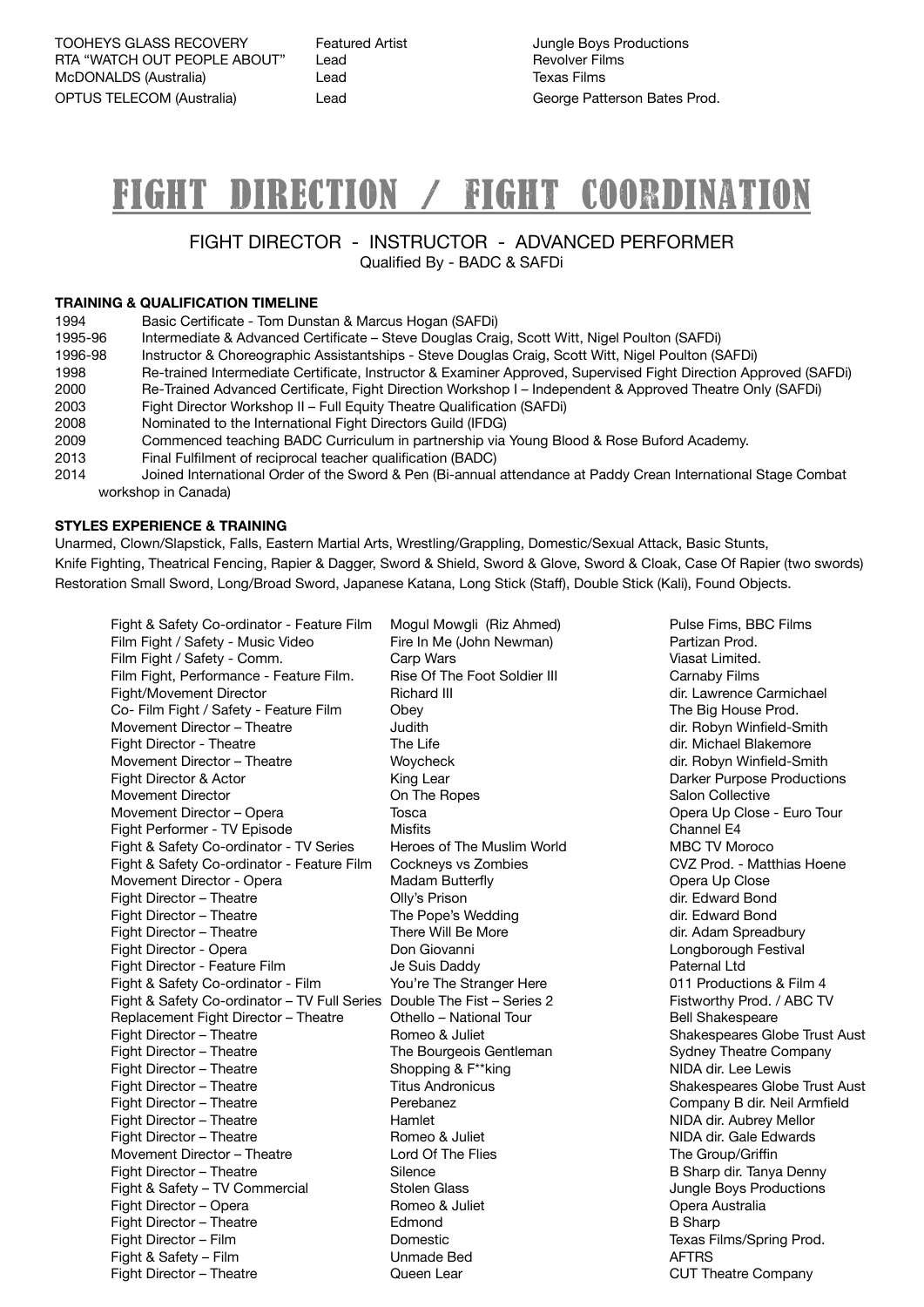Fight Director – Opera **State Carmen Carmen Carmen Carmen Carmen Carmen Carmen Carmen Carmen Carmen Carmen Carmen Carmen Carmen Carmen Carmen Carmen Carmen Carmen Carmen Carmen C** Fight Performance – Television All Saints Channel Seven Fight Director  $-$  Film Fight Director **Contains the Container Midsummer Night's Dream Container Night** MIDA Fight Director/Performer Queen Lear CUT Theatre Company Fight Director - Television **Bridge Couple The Fist Couple The Fist Research Couple The Fistworthy Productions – ABC** Fight Director **The Lieutenant Of Innishmore** Belvoir dir. Neil Armfield<br>
Fight Director **Belvoir and Holy Dav** Holy Dav Fight Director **The Contract Contract Contract Contract Venetian Carnival Musica Viva** Musica Viva Fight Director **South Australia Contract Contract Der Meistersinger Contract Contract Contract Opera Australia** Fight Director **Solutions Contract Contract Contract Contract Contract Contract Contract Contract Contract Contract Contract Contract Contract Contract Contract Contract Contract Contract Contract Contract Contract Contr** Fight Director/Performer **and The Cult Accidental Death of An Anarchist CUT Theatre Company** Fight Director **The Way Of The World Company** Sydney Theatre Company Fight Director **South Australia Connection Connection Connection** Don Giovanni **Connection Connection Connection** Opera Australia Fight Performer (Film) The Secret Of A Glass Of Water **Reflective Films** Fight Director **The Contract Contract Contract Contract Contract Contract Contract Contract Contract Contract Contract Productions**<br> **Be 4 Love (Montreal Film Festival)** After Glow Prod. Fight Director (Film) Be 4 Love (Montreal Film Festival) Fight Director/Performer **and COT Theatre Co.** Aggravated Assault **COT Theatre Co.** Co Fight Choreographer/Performer Singing in The Rain **RAMK** / David Atkins Fight Director/Performer The Control Control King Lear **Control Control Control Cuasi motto Productions** Fight Director/Performer **Britain Comeo & Solution Comes Comes Comes Comes Comes Comes Comes Comes Comes Comes Comes Comes Comes Comes Comes Comes Comes Comes Comes Comes Comes Comes Comes Comes Comes Comes Comes Comes Com** Fight Director – Theatre **Theatre CUT Theatre** *CUT Theatre CUT Theatre* Fight Director – Theatre **Macbeth** Macbeth **Macbeth NEW Theatre** Fight Director – Theatre **The Removalist Constant Constant Constant Constant Constant Constant Constant Constant Constant Constant Constant Constant Constant Constant Constant Constant Constant Constant Constant Constant** Fight Director – Theatre **Black Comedy CUT Theatre CUT** Theatre **CUT** Fight Director – Theatre **Theatre** *Chiello* **Chield** *Chiello Chiello Chiello National Stage Company* 

Fight Director – Theatre **May's Tempest Communist Communist Communist Communist Communist Communist Communist Communist Communist Communist Communist Communist Communist Communist Communist Communist Communist Communist** Holy Day **Bridge Company** Sydney Theatre Company

Company B – Belvoir

### DIRECTING, WRITING, PRODUCTION

'The Break-Up Autopsy' - Dir Theatre Frankie DooDah Prod. - London 'Richard III' - Dir Theatre Theatre FrontFoot/Cockpit - London 'Shakespeare Direct - Acts of Love' - Dir Theatre **Wilderness Festival** 'Random Acts of Shakespeare' - Dir **Theatre Bath Literary Festival Bath Literary Festival** 'On The Ropes' - Dir/Devised **Immersive Theatre Theatre Delicatessen** 'Momentum' - Dir Theatre Theatre Red Lion Theatre Red Lion Theatre Red Lion Theatre Long 'Paws' - Dir/Writ Short Film Simply Theatre - Switzerland 'Earnie's Incredible Illusions' - Dir Children's Theatre Simply Theatre – Switzerland<br>
'Mother Figure' - Dir Theatre Theatre Switzerland 'Who Wants To Live Forever' - Manager Theatre **Theatre Theatre Manual Condon** 'Pineapple' - Dir **Short Film** Short Film **Strate** - Simply Theatre - Switzerland 'Think Big' – Dir Theatre Newtown Theatre 'Domestic' – Dir & Co-Story **Theatre Constant Centre - Short & Sweet Constant Centre - Short & Sweet** 'Doubt' - Dir Theatre Newtown Theatre 'Table Top' - Dir Theatre St George Auditorium Kogarah 'The Last Chocolate' - Dir/Writ/Prod Short Film Short Time Trop Fest/ Enter The Dragon Festival 'The Fruits Of Power' – Co-Writ/Co-Prod Film<br>
'The Person I Once Was' - Dir Theatre Theatre Australian Institute of Music 'The Person I Once Was' - Dir **Theatre** 'BUSTED' - Dir Youth Theatre K.C.Ensemble

Theatre **Example 20** Theatre London Simply Theatre - Switzerland 'With All My Heart I Hate You' – Dir Theatre **Theatre Australian Institute of Music**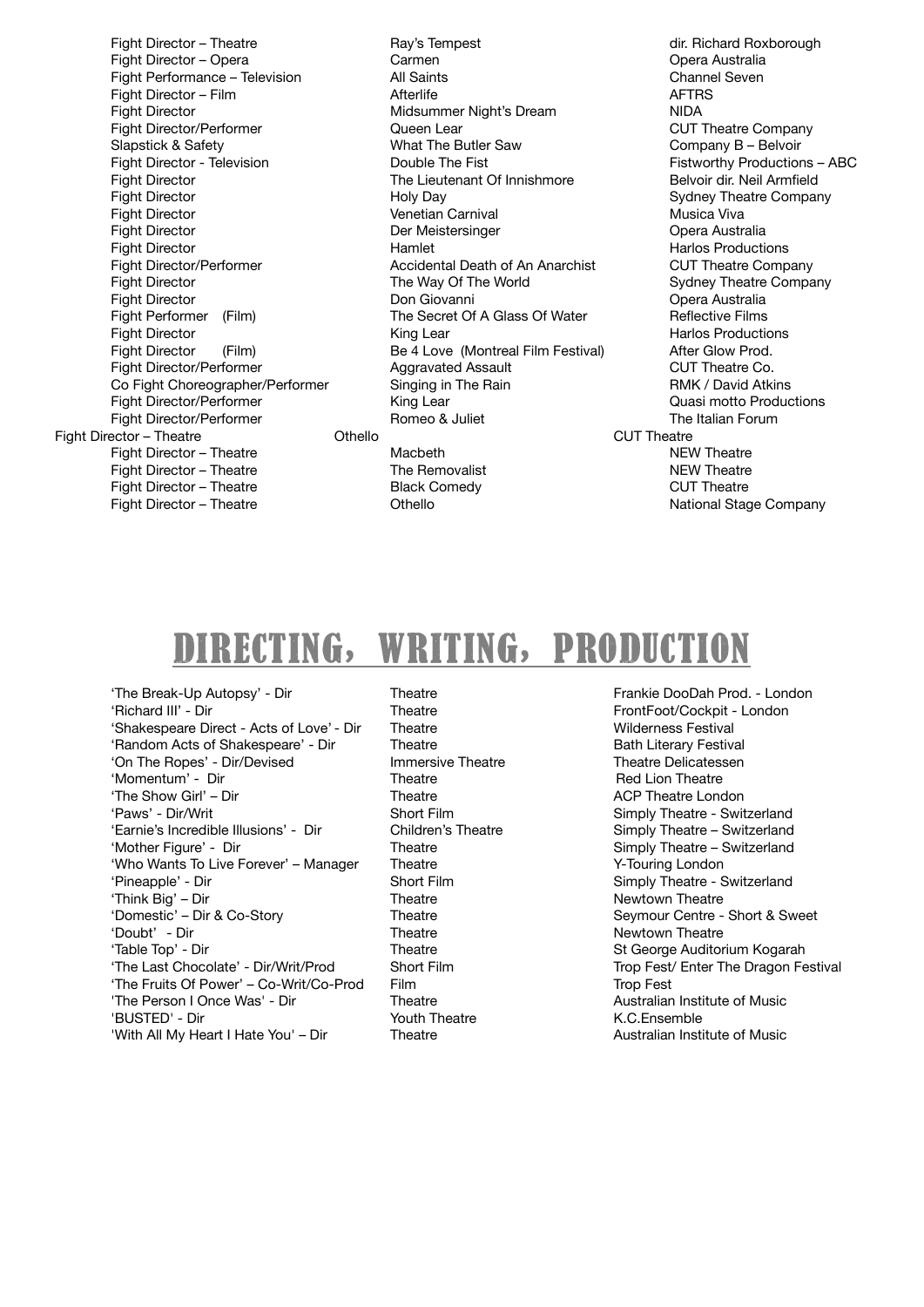## TEACHING

|                                    | 2018-19 Paddy Crean International<br>Movement Workshop - Canada                                                                                                                | * Meisner Technique in Advanced Fighting,<br>* Improvisation & choreographic states in fighting<br>* Film & Stills.                                                                                                                                                                                                            |
|------------------------------------|--------------------------------------------------------------------------------------------------------------------------------------------------------------------------------|--------------------------------------------------------------------------------------------------------------------------------------------------------------------------------------------------------------------------------------------------------------------------------------------------------------------------------|
|                                    | 2018 - 19 DAP International residencies<br>London, Egypt & Dubai                                                                                                               | *Commedia Del Arte - Mask & Character Work<br>*Shakespeare - Text To Stage<br>*'Reckless!' - Physical Theatre<br>*'Making Contact' - Safe Contact, Contact Improv - Toward intimacy or fight.                                                                                                                                  |
|                                    | 2013- Salon Collective                                                                                                                                                         | Position: Head of Movement & Voice, Acting Teacher.<br>Subjects: Meisner Technique Acting, Shakespeare, Physical Theatre, Mask,<br>Commedia Dell Arte, Character Work, Stage Combat, Voice Acting.<br>Responsibilities: Tutor, In House Direction, curriculum development,                                                     |
| sourcing specialist tutors         |                                                                                                                                                                                | and pastoral care.                                                                                                                                                                                                                                                                                                             |
|                                    | 2013 -  Independant Drama                                                                                                                                                      | Stage Combat Instructor, Film Fight Coordinator                                                                                                                                                                                                                                                                                |
|                                    | 2008- Simply Theatre - Switzerland                                                                                                                                             | Regular Workshop Artist<br>Film Making, Improvisation, Voice, Movement, Stage Combat, Acting,<br>Script Writing, Clown & Slapstick.<br>Responsibilities: Curriculum development, tutor, direction for productions                                                                                                              |
|                                    | 2009-14 Young Blood - Fight School                                                                                                                                             | Instructor, Workshop Development, Fight Direction, Film Fight Coordinat                                                                                                                                                                                                                                                        |
| 2010                               | Rose Bruford Academy                                                                                                                                                           | Tutor - Stage Combat                                                                                                                                                                                                                                                                                                           |
| 2000-07 Sydney Stage Combat School |                                                                                                                                                                                | * Certification Instructor, Examiner, Fight Director                                                                                                                                                                                                                                                                           |
|                                    | 2005-6 University of Western Sydney<br>SAE (School Audio Engineering)<br><b>Brent Street Studios</b><br><b>Fame Talent Agency</b><br>National Institute of Dramatic Art - NIDA | * Movement Tutor, Stage Combat, BA Drama<br>* Tutor - Dramaturgy, Script Development, Character Creation, Film Diploma<br>* Tutor - Stage Combat, Drama, Acting For Camera<br>* Tutor - Course Writer, Acting, Film Making, Drama - Junior to Adult.<br>* Tutor - Stage Combat Certifications/ Fight Direction For Productions |
| 2003                               | The Australian Actors Centre<br>The Actors Pulse Studio<br>National Institute of Dramatic Art - NIDA<br>C.P.A. Academy New Zealand                                             | * Tutor - Acting, Stage Combat.<br>* Tutor - Stage Combat Certifications/ Fight Director<br>* Tutor - Stage Combat Certifications/ Fight Director<br>* Tutor - Shakespeare & Commedia del Arte                                                                                                                                 |
|                                    | 2000-02 Australian Institute of Music<br>University of Western Sydney<br>National Institute of Dramatic Art - NIDA<br>Australian Opera - Richard Miller Seminars               | Position: Lecturer, BA Music Theatre Diploma Opera<br>Subjects: Professional Theatre Studies, Acting<br>* Movement Tutor - Stage Fighting. 2 <sup>nd</sup> year B.A.Drama Course<br>* Tutor - Stage Combat<br>* Stage Fighting, Physical Safety & Movement for Singers                                                         |
| 1998-04 KCA Studios                |                                                                                                                                                                                | Position: Studio Director/Senior Teacher<br>Responsibilities: Managing & Administration of Studios, Hiring of Teachers,<br>Subjects: Film Making and editing, Acting, Singing, Improv, Mime/                                                                                                                                   |

Movement, Commedia del Arte, Shakespeare,.